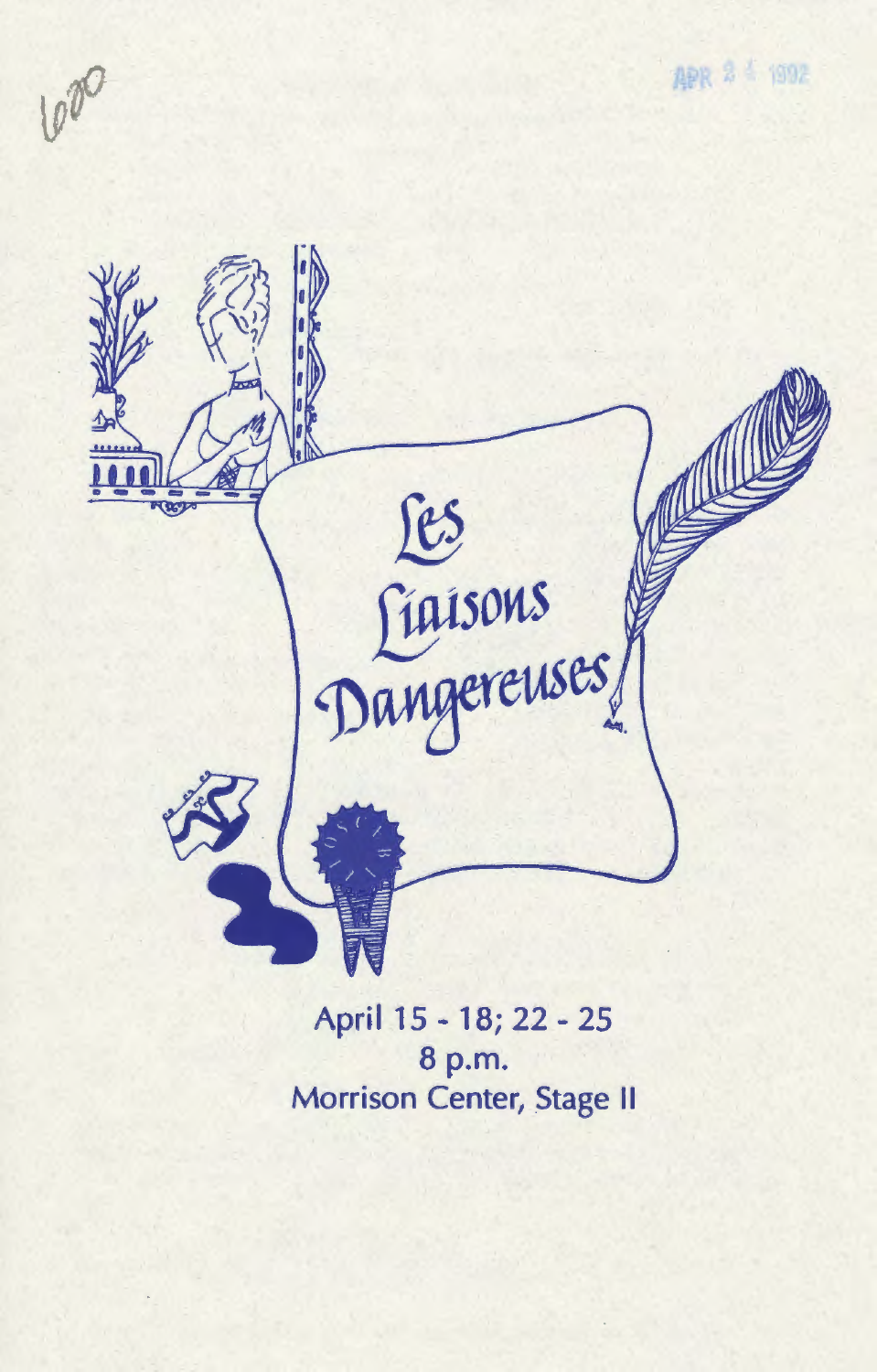## **Boise State University Department of Theatre Arts**

presents

# **LES LIAISONS DANGEREUSES**

### A Play by Christopher Hampton

From the Novel of Choderlos de Laclos

Directed by Rod Ceballos

#### CAST

| $\sim$                                           |
|--------------------------------------------------|
| La Marquis De MerteuilStacey Lee Bean            |
| Mme De VolangesSheri Novak                       |
| Cecile VolangesLaVelle Sachi Gardner             |
| Le Vicomte De ValmontDarin Sundbye               |
| Azolan, Valmont's valet de chambreAnthony Casper |
| Mme De RosemondeLee Woods                        |
|                                                  |
| Emilie, a courtesanDonna Selle                   |
| Le Chevalier DancenyRandy Davison                |
| Major-DomoJeff Lawrence                          |
| Footman to La Marquise De MerteuilRobert LaCroix |
| Adele, maid to Mme De RosemondeStephanie Drewett |
| Maid to La Presidente De TourvelToni Rayborn     |
| HarpsichordistNicole Brollier                    |
|                                                  |

The action of the play takes place during one autumn and winter in the 1780's.

There will be one intermission.

''Being faced with so many works of our times- not only literary ones--the reader of Liaisons might have said, 'This kind of thing can't go on like this.'''

> Malraux, 1969 (Translator: John Robertson)

Produced by special arrangement with Samuel French, Inc.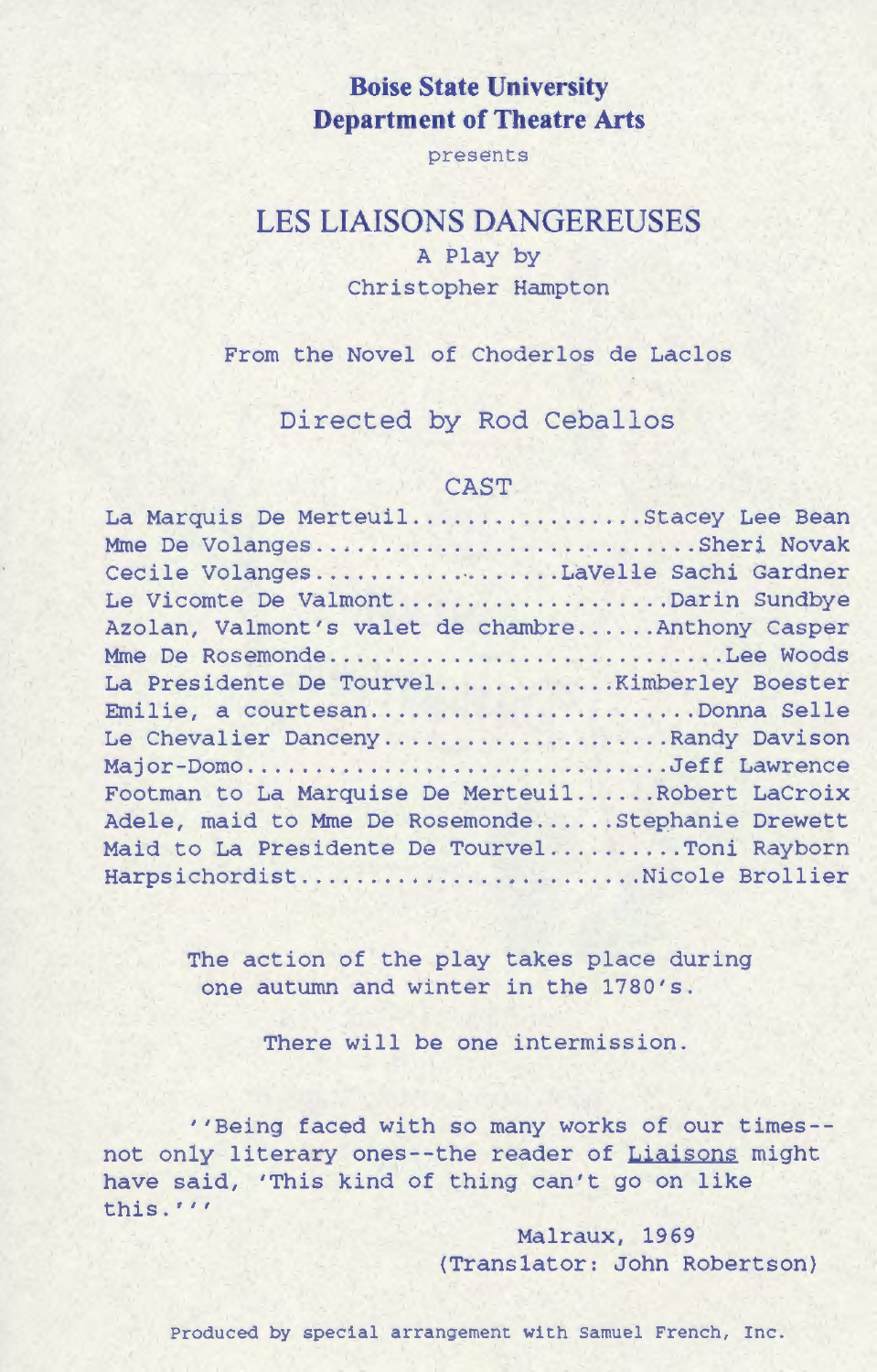#### **Production Staff**

Director Costume Designer Set Designer Lighting Design Robert Parsley Technical Director Micheal Baltzell Fight Choreographer Robin McFarquhar Stage Manager/ Asst. Director Dialogue / Movement Consultant Dramaturge Costume Design Asst. Kristen Castillo Rod Ceballos Ann Hoste Phil Atlakson Jac Webb susan Coromel Helen Lojek Costume Construction: Lee Woods, Susan Coromel,Kristen Castillo, Debra Caldwell, Ryan Bybee, Tanya Thayer; Students of TA 118 Wigs and Hair Pat Halcomb Set Construction: Anthony Casper, Mark Weeks, Todd Slichter, Students of TA 118 Light Board Operator Kristy Martin Wardrobe Jymme Sue Thompson Set Crew/Furniture Toni Rayborn, Location Richard Bean Box Office Publicity Ed Britt, Charles Lauterbach Harriet Almerico

### **Special Acknowledgements**

BSU Department of Music Don Oakes Del Parkinson Jeanne Belfy Double-Manual Flemish Harpsichord by Peter Fisk (1985)

BSU Department of Theatre Arts Robert G. Anderson Alex Marechal

Carpet loaned by Shabahang Persian Carpets.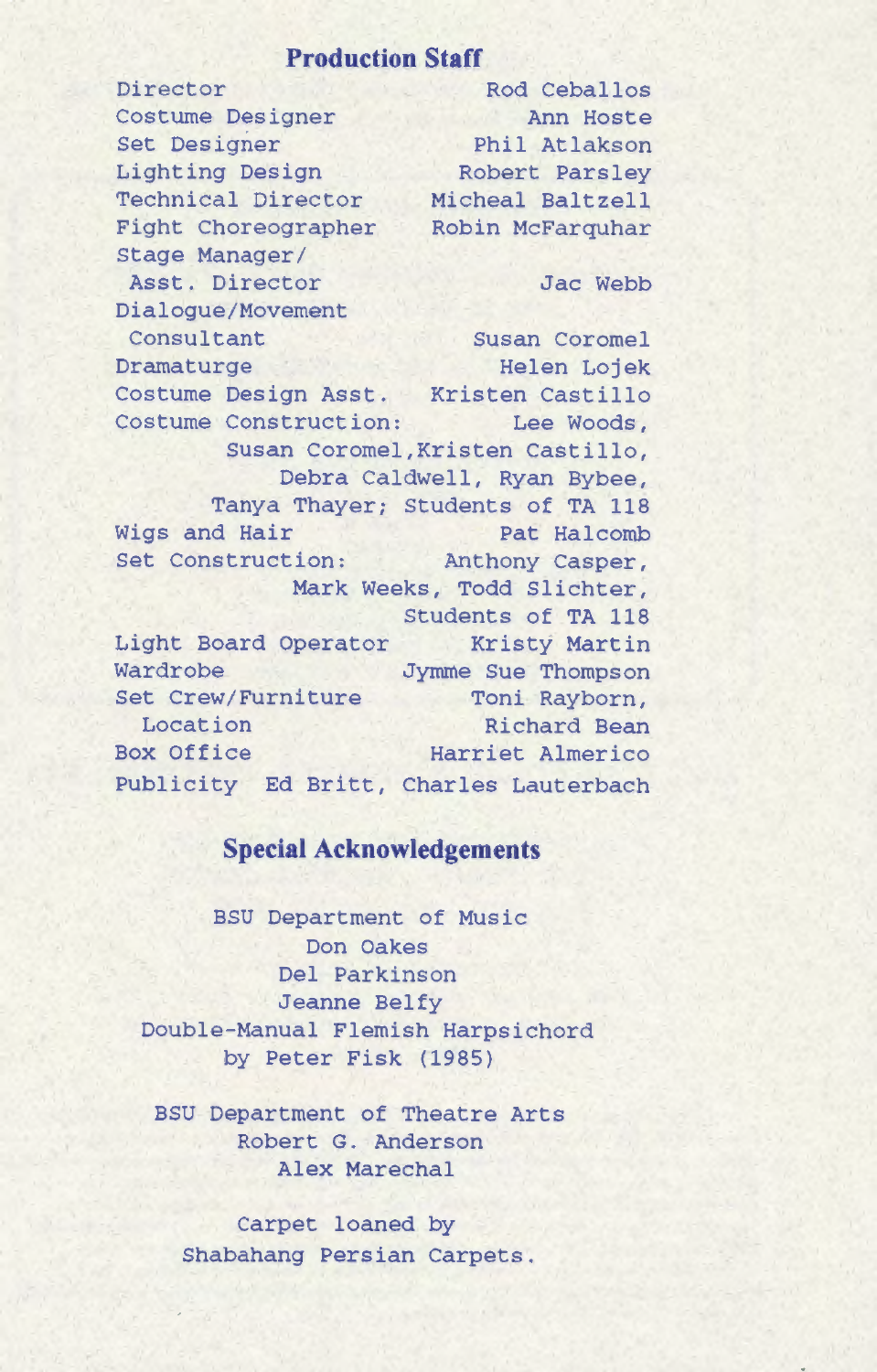Special Thanks to: Kimberley Boester, LaVelle Gardner, Ted Challenger, Jac Webb, Donna Selle, Randy Davison, Steve Mitchell

### *COMING ATTRACTIONS*

imagImotion: STUDENT DANCE CONCERT APRIL 24, SPECIAL EVENTS CENTER 8:00 p.m. APRIL 25, BSU AMPHITHEATRE  $6:00$  p.m.

> SPRING SHOWCASE 1992 APRIL 30-MAY 2 STAGE II 8:00P.M. "TWENTY -SEVEN WAGONS FULL OF COTTON" BY TENNESSEE WILLIAMS DIRECTED BY JASON LOWRY "THE ENCHANTED NIGHT" DIRECTED BY R.K. WILLIAMS

## AMERICAN COLLEGE THEATRE FESTIVAL XXV

PRESENTED AND PRODUCED BY THE JOHN F. KENNEDY CENTER FOR THE PERFORMING ARTS

*Supported in Part by The Kennedy Center Corporate Fund The u.s. Department of Education Ryder System* 

This production is an Associated entry in the Kennedy Center American College Theatre Festivai(KC/ACTF). The aims of this national theatre education program are to identify and promote quality in college-level theatre production. To this end, each production entered is eligible for adjudication by a regional KC/ACTF representative, and certain students are selected to participate in KC/ACTF programs involving awards, scholarships, and special grants for actors, playwrights, designers, and critics at both the regional and national levels. Last year approximately 800 productions and 17,000 students participated in the Kennedy Center American College Theatre Festival nationwide. By entering this production, our department is sharing in the KC/ ACTF goals to help college theatre grow and to focus attention on the exemplary work produced in college and univenity theatres across the nation.